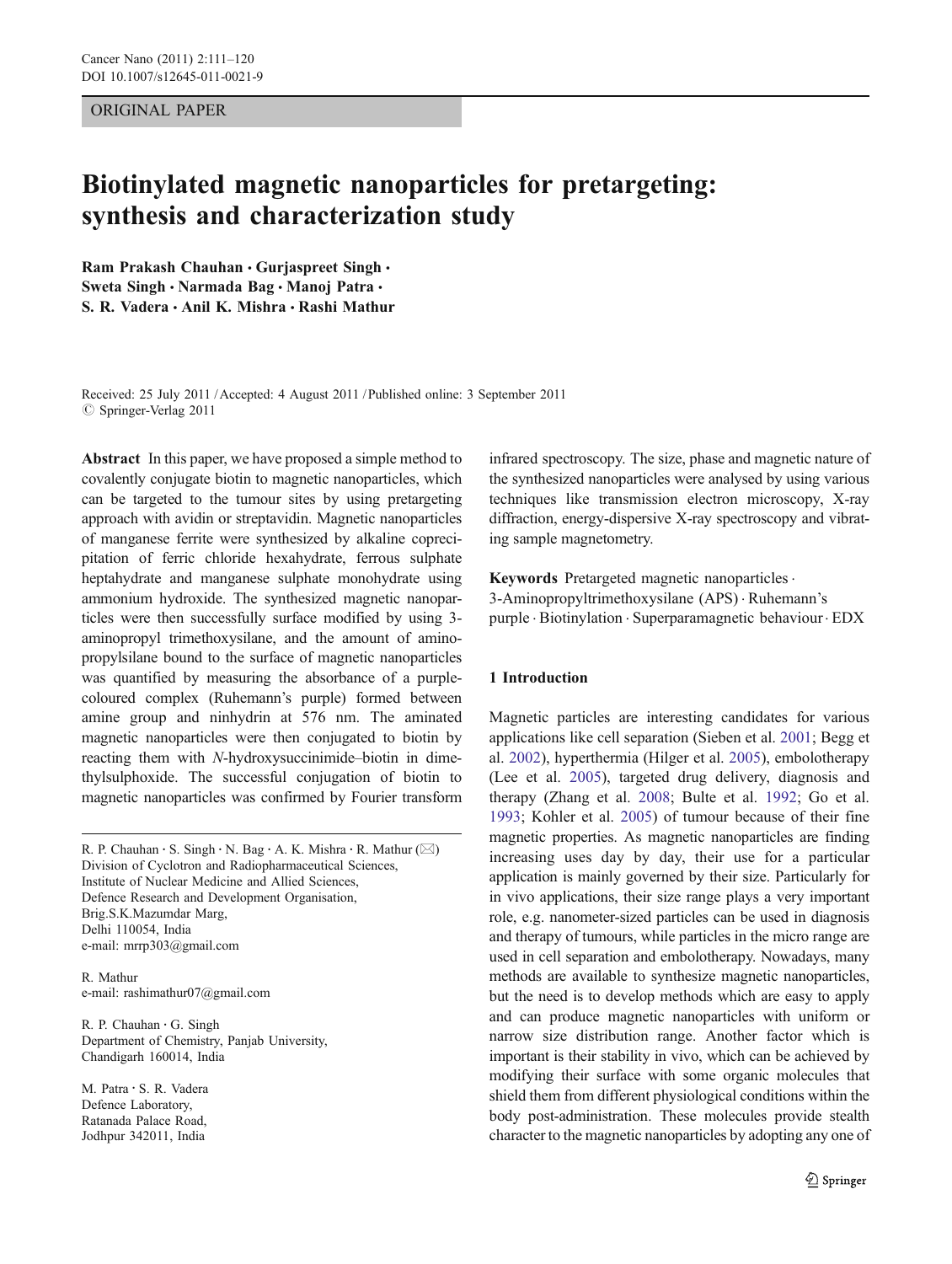<span id="page-1-0"></span>the three most probable structures as given by Wu et al. [\(2008\)](#page-9-0), i.e. core shell, mosaic structure and shell core shell structure. In recent years, many approaches have been used for this purpose and also to make them stable. The most common of them is to modify their surface with a biodegradable and biocompatible polymer. Of the various polymers that are commonly employed to make them stable are polyethylene glycol (Zhang et al. [2002\)](#page-9-0), polyvinyl alcohol (Thorek et al. [2006](#page-9-0); Cerda et al. [2007\)](#page-8-0), poly-L-lysine (Babic et al. [2008](#page-8-0)), dextran (Mornet et al. [2005](#page-9-0)) and carboxymethyl dextran (Horak et al. [2007\)](#page-8-0). All these materials have long chains and functional groups, out of which the chains are adsorbed on the surface of the particles and the functional groups are projected outwards, which helps in providing them stability in physiological medium and also the reacting sites for further modification. Some other molecules which are currently being explored for this purpose are dopamine (Xu et al. [2004](#page-9-0)), aminopropylsilanes (Iida et al. [2005\)](#page-9-0), amino acids like glutamic acid (Sousa et al. [2001\)](#page-9-0), lysine (Durmus et al. [2009](#page-8-0)), cystine (White et al. [2009\)](#page-9-0), etc. In this work, we have chosen 3-Aminopropyltrimethoxysilane (APS) (Ma et al. [2003;](#page-9-0) Yamaura et al. [2004](#page-9-0)) as surface-modifying agent because of its strong binding ability to various surfaces, as it can form strong covalent bond with them and particularly with the ferrites. The bonding of the ferrites with aminopropyltrialkoxysilanes resulted due to the formation of Fe– O–Si covalent linkage which is quite strong and hence helps further in conjugation because of having free amino group which can be easily modified. The next step in utilizing these nanoparticles for in vivo applications particularly in diagnosis and therapy of tumours is to make them target specific, which can be achieved by modifying their surface with some

targeting agents. Various agents that can be used or are currently being explored for targeting tumours are folic acid (Mohapatra et al. [2007;](#page-9-0) Sudimack and Lee [2000\)](#page-9-0), Arginine– Glycine–Aspartic acid (RGD) peptides (Lee et al. [2009;](#page-9-0) Su et al. [2002;](#page-9-0) Montet et al. [2006](#page-9-0); Xie et al. [2008](#page-9-0); Lee et al. [2008\)](#page-9-0), chlorotoxin (Sun et al. [2008\)](#page-9-0) and various antibody conjugates. Folic acid is quite commonly used to target various types of cancers as its receptors which are glycosylphosphatidylinositol derivatives are overexpressed on many types of cancers including breast, lung, cervical, brain metastasis and renal cell carcinomas (Gabizon et al. [1999;](#page-8-0) Stella et al. [2000](#page-9-0)). The RGD peptides which contain arginine–glycine–aspartic acid sequence are used to target  $\alpha_{\nu}\beta_3$  integrin receptors which are markers of tumour angiogenesis and are significant in early cancer detection. Chlorotoxin, a 36-amino acid peptide, binds specifically to glioma (Veiseh et al. [2005\)](#page-9-0), medulloblastoma, prostate cancer, sarcoma and intestinal cancer (Veiseh et al. [2007](#page-9-0)) that overexpresses membrane-bound matrix metalloproteinase-2. We chose biotin as an agent to target the magnetic nanoparticles to the tumours because of its strong binding affinity with avidin and streptavidin as the interaction between them is among the strongest known noncovalent interactions which are stable at wide range of temperatures (up to  $120^{\circ}$ C) and pH (2–13), thus providing a good opportunity for in vivo targeting. Also, the avidin can bind four biotin units per molecule, thus biotin–avidin system provides a very good platform for targeting various biotinylated agents to the tumours. The high isoelectric point (10.5) and good degree of glycosylation (Tannous et al. [2006;](#page-9-0) Sakahara and Saga [1999](#page-9-0)) of avidin are other prime actors which help in the tumour uptake of the avidin. Hence,



**APS** = 3-Aminopropyltrimethoxysilane, **MNP**= Magnetic nanoparticle **MNP-APS** = Aminopropyltrimethoxysilane conjugated magnetic nanoparticle **MNP-APS-Biotin** = Biotin conjugated magnetic nanoparticles

of strategy used for conjugation of biotin to manganese ferrite

nanoparticles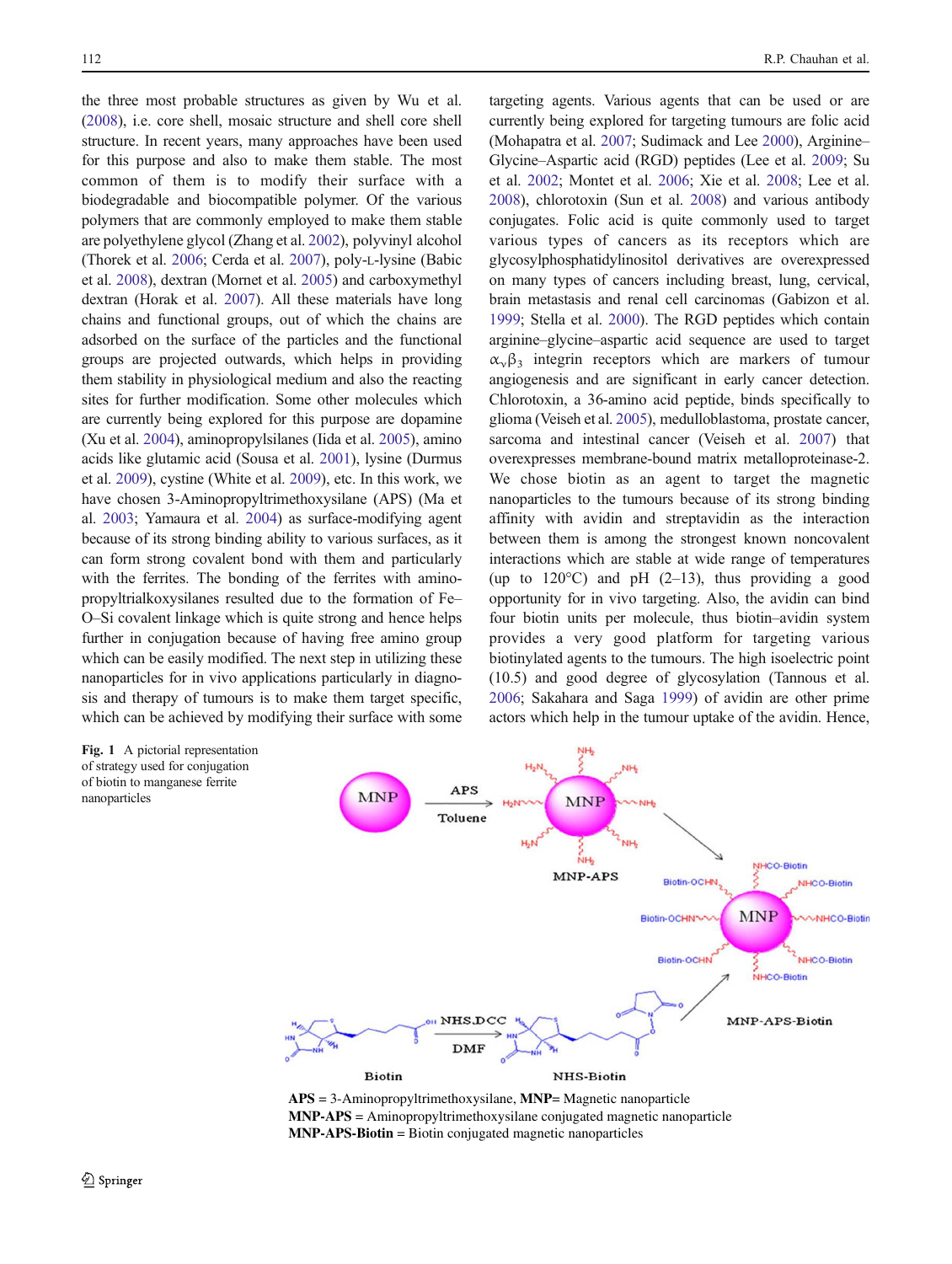<span id="page-2-0"></span>the biotin and biotinylated agents can be easily targeted to the tumours by using the affinity of biotin to the avidin. Another plus point of using the biotin–avidin system is that the avidin acts as a chase to remove the extra biotinylated (Tilborg et al. [2008](#page-9-0)) agent from the circulation and helps in differentiating the targeted site from the background. So, by targeting the magnetic nanoparticles to the tumour sites by exploiting the well-known affinity of biotin and its derivatives to the avidin or streptavidin, great advancements can be achieved in tumour diagnosis using contrast-enhanced magnetic resonance imaging (MRI). The synthetic strategy used for conjugating biotin to magnetic nanoparticles is shown in Fig. [1](#page-1-0).

# 2 Experimental

## 2.1 Materials

 $160$ 

Ferric chloride hexahydrate, ferrous sulphate heptahydrate, manganese sulphate monohydrate, ammonium hydroxide, dimethylsulphoxide (DMSO), N,N-dimethylformamide (DMF), methanol, toluene and diethyl ether were purchased from Merck. Biotin, APS, ninhydrin, N-hydroxysuccinimide (NHS), N,N-dicyclohexylcarbodiimide (DCC) were from Sigma Chemical Co. All chemicals were used as received without further purification until mentioned by the supplier. For all purposes, wherever water is required, ultrapure milli-Q water was used.

#### 2.2 Synthesis of manganese ferrite nanoparticles

**35.575** 

 $30^{1}$ 

 $30$ 

Magnetic nanoparticles of manganese ferrite were synthesized by alkaline coprecipitation (Bautista et al. [2005;](#page-8-0) Lee et al. [2004](#page-9-0)) of ferric chloride hexahydrate, ferrous sulphate heptahydrate and manganese sulphate monohydrate using ammonium hydroxide. Briefly, 0.086 mol of ferric chloride

Fig. 2 X-ray diffraction spectrum of synthesized manganese ferrite nanoparticles **Fig. 3** EDX spectrum of synthesized manganese ferrite nanoparticles

50

2 Theta

 $40$ 

62.725

60

 $\overline{10}$ 

80

**Table 1** Measured lattice spacing  $(d)$  and standard lattice spacing of manganese ferrite nanoparticles (Lu et al. [2009\)](#page-9-0) with their hkl indexes

| Synthesized MnFe <sub>2</sub> O <sub>4</sub> ( $\AA$ ) | Standard MnFe <sub>2</sub> O <sub>4</sub> (Å) | hkl indexes |  |
|--------------------------------------------------------|-----------------------------------------------|-------------|--|
| 2.95                                                   | 3.01                                          | 220         |  |
| 2.52                                                   | 2.56                                          | 311         |  |
| 2.10                                                   | 2.12                                          | 400         |  |
| 1.72                                                   | 1.73                                          | 422         |  |
| 1.61                                                   | 1.64                                          | 511         |  |
| 1.48                                                   | 1.50                                          | 440         |  |
| 1.27                                                   | 1.30                                          | 533         |  |
|                                                        |                                               |             |  |

hexahydrate, 0.0344 mol of ferrous sulphate heptahydrate and 0.0086 mol of manganese sulphate monohydrate were dissolved completely in 50 ml of water, and the resultant metal ion solution was added dropwise to a 50-ml ammonium hydroxide solution under constant stirring followed by sonication. The synthesized suspension of magnetic nanoparticles was then collected on a Whatman filter paper, washed with water till the filtrate is free of alkalinity and dried in an oven (60–70°C) to obtain brown powder of magnetic nanoparticles.

2.3 Surface modification of magnetic nanoparticles with 3-Aminopropyltrimethoxysilane

The conjugation of APS (Xu et al. [1997\)](#page-9-0) to the surface of the magnetic nanoparticles was done by dispersing 50 mg of magnetic nanoparticles in 25 ml of toluene under sonication for 20 min and then adding 250 mg of 3 aminopropyl trimethoxysilane to it and kept stirring the reaction mixture for 24 h at room temperature. The aminated magnetic nanoparticles were then collected by using a magnet and were then washed two times with toluene and three times with methanol and were then

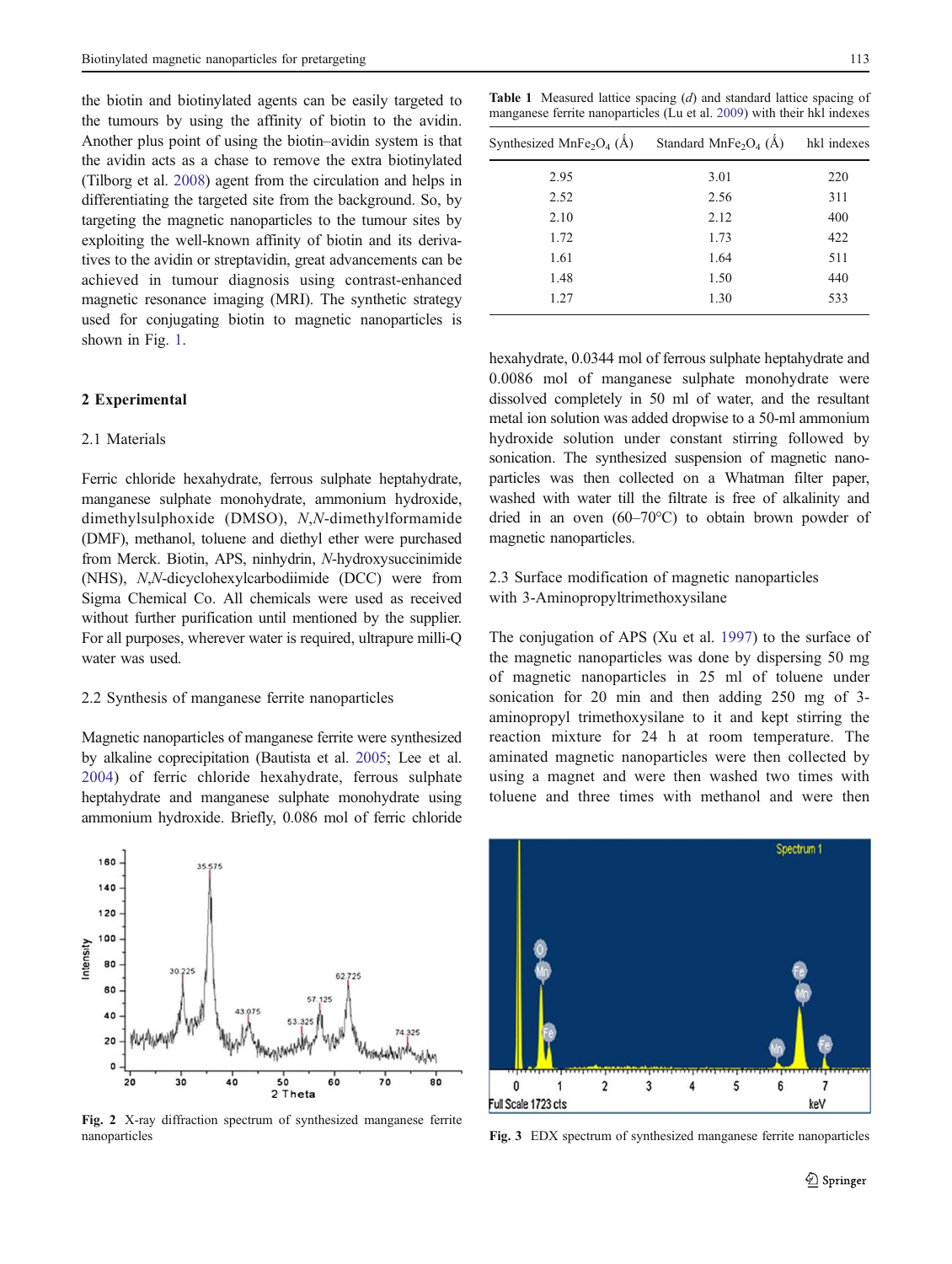<span id="page-3-0"></span>dried in an oven at 50°C and were stored in a vacuum desiccator.

## 2.4 Synthesis of N-hydroxysuccinimide–biotin

N-Hydroxysuccinimide–biotin (NHS–biotin) was synthesized according to earlier reported procedure (Susumu et al. [2007\)](#page-9-0) by reacting biotin with N-hydroxysuccinimide (NHS) and DCC in a molar ratio of 1:1.1:1.2 in dry DMF under nitrogen atmosphere at  $35^{\circ}$ C for 24 h. The crude NHS–biotin was stored at  $4^{\circ}$ C to crystallize out dicyclohexylurea crystals which were then removed by filtering. The NHS–biotin was then precipitated by adding ten times

Fig. 4 a FTIR spectra of as synthesized manganese ferrite nanoparticles (black), APS (red) and APS conjugated manganese ferrite nanoparticles (blue). b FTIR spectra of biotin (blue), NHS-biotin (red), biotin conjugated manganese ferrite nanoparticles (black)

volume of cold diethyl ether and was again washed with ether.

2.5 Conjugation of NHS–biotin to aminated magnetic nanoparticles

For conjugating biotin to aminopropyl trimethoxysilanemodified magnetic nanoparticles, 108 mg of NHS–biotin was dissolved in 5 ml of dry DMSO, and then, 12 mg of 3-aminopropyl trimethoxysilane-modified magnetic nanoparticles were added to it and kept stirring the reaction mixture for 48 h. The resulting biotinylated magnetic nanoparticle suspension was then centrifuged



Blue-Biotin, Red-NHS-Biotin & Black-Manganese Ferrite-APS-Biotin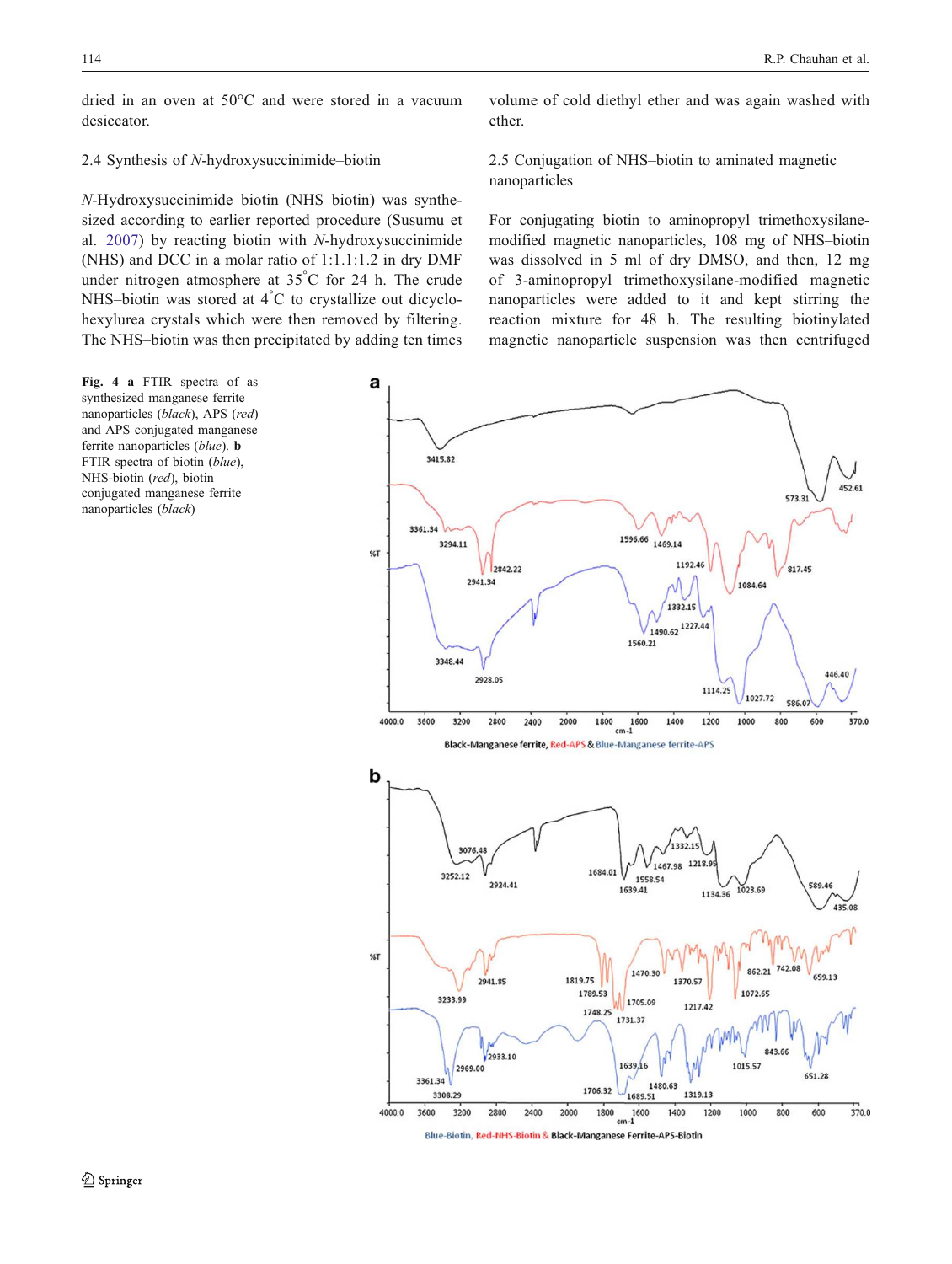<span id="page-4-0"></span>at 10,000 rpm at  $4-5^{\circ}$ C for 10 min so as to collect the biotinylated magnetic nanoparticles which were then washed eight to nine times with ultrapure milli-Q water so as to completely remove DMSO. The resulting biotinylated magnetic nanoparticles were then dried in an oven at 50°C and stored in a vacuum desiccator.

#### 2.6 Characterization

Phase identification of the synthesized metal ferrite nanoparticles was done by powder X-ray diffraction method using CuK $\alpha_1$  (1.54060 A<sup>0</sup>) radiation on X-Pert Pro-Pan analytical

model, and the average particle size was calculated using Scherer equation (i.e.  $t=0.9\lambda/B$  cos  $\theta$ ). Fourier transform infrared spectroscopy (FTIR) spectra of all samples in the range of 400–4,000 cm<sup>-1</sup> were recorded by using KBr pellet method using Perkin Elmer, Spectrum-BXII FTIR Instrument. UV–visible measurements were carried out by using double beam UV–Visible spectrophotometer 5704SS model, Electronics Corporation of India Limited. Morphology and particle sizes were examined by using a transmission electron microscope (TEM). Magnetic measurement study was carried out by using Vibrating Sample Magnetometer (VSM) ADE model EG5. Nuclear magnetic resonance (NMR) spectra

| Table 2 Assignment of FTIR<br>spectra of as-synthesized<br>manganese ferrite nanoparticles,<br>APS, APS-modified<br>manganese ferrite, biotin, | Samples                             | Stretching frequency $(cm^{-1})$ | Vibrational mode                             |
|------------------------------------------------------------------------------------------------------------------------------------------------|-------------------------------------|----------------------------------|----------------------------------------------|
|                                                                                                                                                |                                     | 3,415                            | $\nu$ (O-H)                                  |
|                                                                                                                                                | Manganese ferrite                   | 573,452                          | M-O stretching                               |
| NHS-biotin and<br>biotin-conjugated manganese<br>ferrite nanoparticles                                                                         | 3-Aminopropyltrimethoxysilane (APS) | 3,361, 3,294                     | $\nu_{\rm as}$ (N-H) and $\nu_{\rm s}$ (N-H) |
|                                                                                                                                                |                                     | 2,941, 2,842                     | $\nu_{\rm as}$ (C-H) and $\nu_{\rm s}$ (C-H) |
|                                                                                                                                                |                                     | 1,596                            | $\delta$ (NH <sub>2</sub> )                  |
|                                                                                                                                                |                                     | 1,469                            | $\delta$ (C-H)                               |
|                                                                                                                                                |                                     | 1,192, 1,084                     | $Si-O-C$ stretching                          |
|                                                                                                                                                |                                     | 3,348                            | $\nu$ (N-H)                                  |
|                                                                                                                                                | APS-modified manganese ferrite      | 2,928                            | $\nu$ (C-H)                                  |
|                                                                                                                                                |                                     | 1,560                            | $\delta$ (NH <sub>2</sub> )                  |
|                                                                                                                                                |                                     | 1,490                            | $\delta$ (C-H)                               |
|                                                                                                                                                |                                     | 1,114, 1,027                     | Si-O-Si and Si-O-Fe linkages                 |
|                                                                                                                                                |                                     | 586,446                          | M-O stretching                               |
|                                                                                                                                                |                                     | 3,361                            | $\nu$ (O–H) of –COOH                         |
|                                                                                                                                                |                                     | 3,308                            | $\nu$ (N-H)                                  |
|                                                                                                                                                | Biotin                              | 2,969, 2,933                     | $\nu_{\rm as}$ (C–H) and $\nu_{\rm s}$ (C–H) |
|                                                                                                                                                |                                     | 1,706, 1,689                     | $\nu$ (C=O) of -COOH                         |
|                                                                                                                                                |                                     | 1,639                            | $\nu$ (C=O) of –CONH                         |
|                                                                                                                                                |                                     | 1,480, 1,319                     | $\delta$ (C–H) and $\delta$ (NH)             |
|                                                                                                                                                |                                     | 1,015                            | $\nu$ (C-O) of -COOH                         |
|                                                                                                                                                |                                     | 3,233                            | $\nu$ (N-H)                                  |
|                                                                                                                                                |                                     | 2,941                            | $\nu$ (C-H)                                  |
|                                                                                                                                                | NHS-biotin                          | 1,819, 1,789                     | $\nu$ (C=O)                                  |
|                                                                                                                                                |                                     | 1,748, 1,731, 1,705              | $\nu$ (C=O)                                  |
|                                                                                                                                                |                                     | 1,470, 1,370                     | $\delta$ (C-H) and $\delta$ (NH)             |
|                                                                                                                                                |                                     | 1,217, 1,072                     | $\nu$ (N-O) and $\nu$ (C-O) of ester         |
|                                                                                                                                                |                                     | 3,252                            | $\nu$ (N-H)                                  |
|                                                                                                                                                |                                     | 2,924                            | $\nu$ (C-H)                                  |
|                                                                                                                                                | Biotin-conjugated manganese ferrite | 1,684                            | $\nu$ (C=O) amide I                          |
|                                                                                                                                                |                                     | 1,558                            | $\delta$ (N-H) amide II                      |
|                                                                                                                                                |                                     | 1,467                            | $\delta$ (C-H)                               |
|                                                                                                                                                |                                     | 1,134, 1,023                     | Si-O-Si and Si-O-Fe linkages                 |
|                                                                                                                                                |                                     | 589,435                          | M-O stretching                               |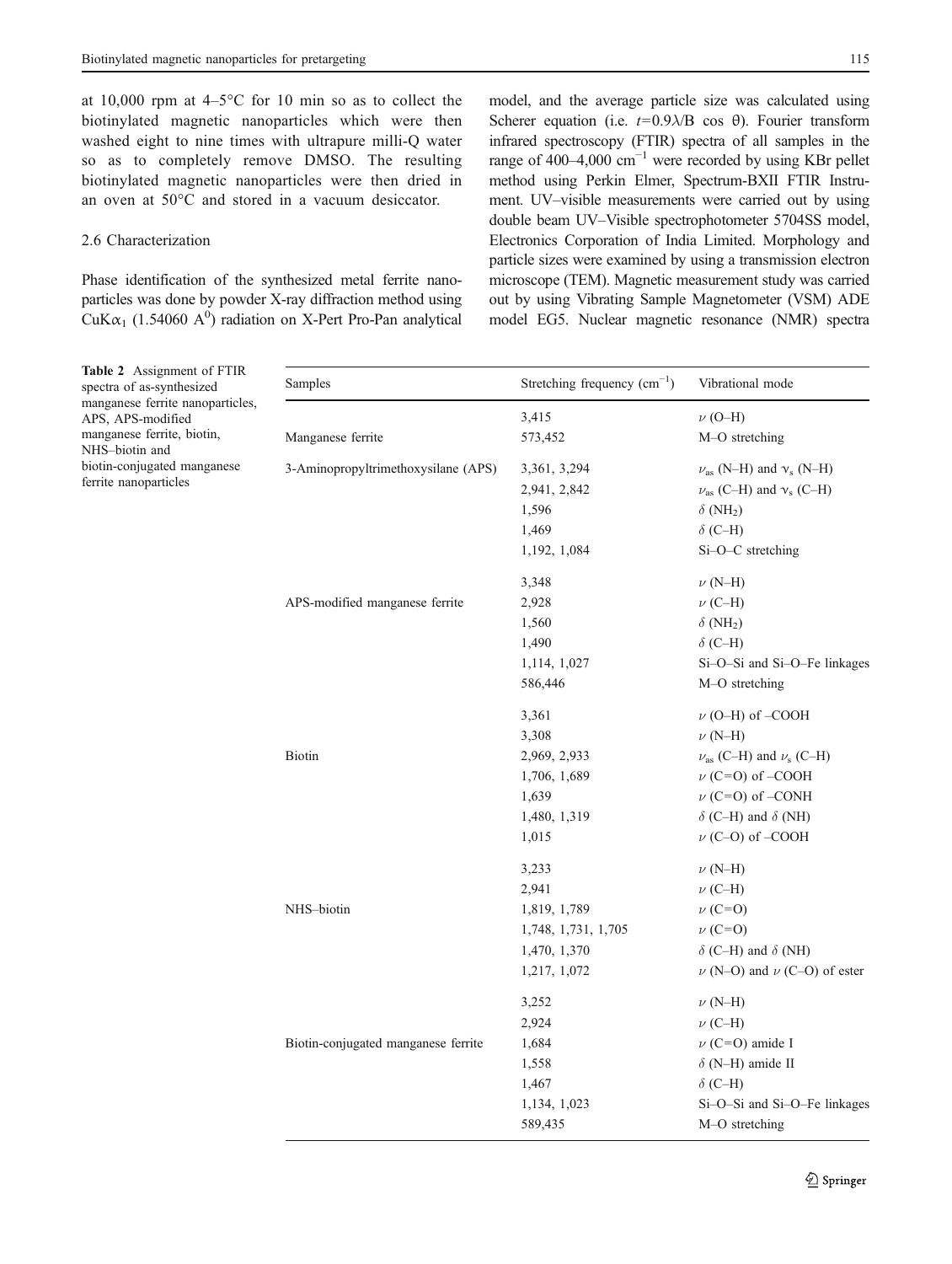<span id="page-5-0"></span>were taken on a Bruker 400 MHz NMR spectrometer. Mass spectrum was recorded using Agilent 6310 ion trap LCMS.

## 3 Results and discussion

## 3.1 X-ray diffraction study

X-ray diffraction spectrum of synthesized magnetic nano-particles (Fig. [2\)](#page-2-0) shows peaks at  $2\theta = 30^{\circ}$  (220), 35° (311), 43° (400), 53° (422), 57° (511), 63° (440) and 74° (533) which corresponds to the spinel phase. Lattice spacing measurements are in close agreement with those with the standard spacing of manganese ferrite (Lu et al. [2009](#page-9-0)) at their respective hkl indexes (Table [1](#page-2-0)), which proves that the synthesized nanoparticles are of manganese ferrite. Further, the occurrence of broadness at the base of peaks indicates that the particle size is very small. Average crystallite size calculated using Debye–Scherer equation (i.e.  $t=0.9\lambda/B \cos\theta$ ) is around 10.46 nm.

# 3.2 Energy-dispersive X-ray spectroscopy study

The energy-dispersive X-ray spectroscopy (EDX) spectrum of synthesized manganese ferrite nanoparticles (Fig. [3\)](#page-2-0) shows peaks corresponding to energy of X-ray emitted, which is characteristic of manganese and iron. This again supports our X-ray diffraction (XRD) results that the synthesized nanoparticles are of manganese ferrite. The weight percentage of manganese calculated using EDX analysis is found to be 4.09% which is very close to the experimental used percentage of manganese which is 4.24%, and the weight ratio of Mn/Fe/O is found to be 4.09:58.69:37.22.

# 3.3 FTIR spectroscopic study

The successful conjugation of APS to the surface of magnetic nanoparticles is proved by FTIR. The major peaks in the spectra (Fig. [4a](#page-3-0)) of manganese ferrite were assigned to M–O str. at 573 and 452 cm $^{-1}$ . The peaks in the spectra of APS were due to N–H str. (asym and sym) at 3,361 and 3,294 cm<sup>-1</sup>, C-H str. (asym and sym) at 2,941 and 2,842 cm<sup>-1</sup>, N–H <sub>def</sub> at 1,596 cm<sup>-1</sup>, C–H <sub>def</sub> at 1,469 cm<sup>-1</sup>, 1,192 and 1,084 cm<sup>-1</sup> due to Si-O-C stretching. The peaks in the spectra of APS-conjugated manganese ferrite were 3,348 cm<sup>-1</sup> (N–H str.), 2,928 cm<sup>-1</sup> (C–H str.), 1,560 (N–H def), 1,490 (C–H def), 1,114 and 1,027 cm−<sup>1</sup> due to Si–O–Si and Fe–O–Si linkages, 586 and 446 cm−<sup>1</sup> due to M–O str. By comparison of the infrared (IR) spectra of synthesized manganese ferrite nanoparticles, APS and APS-modified magnetic nanoparticles, we can clearly see a major shift in the various modes of vibrations



Fig. 5 a UV–visible absorbance spectra of aminated magnetic nanoparticles (red), ninhydrin (black) and ninhydrin complex of aminated nanoparticles (green). b Plot of molar concentration of APS–ninhydrin complex versus absorbance at 576 nm



Fig. 6 a TEM image of synthesized manganese ferrite nanoparticles. b TEM image of biotin-conjugated manganese ferrite nanoparticles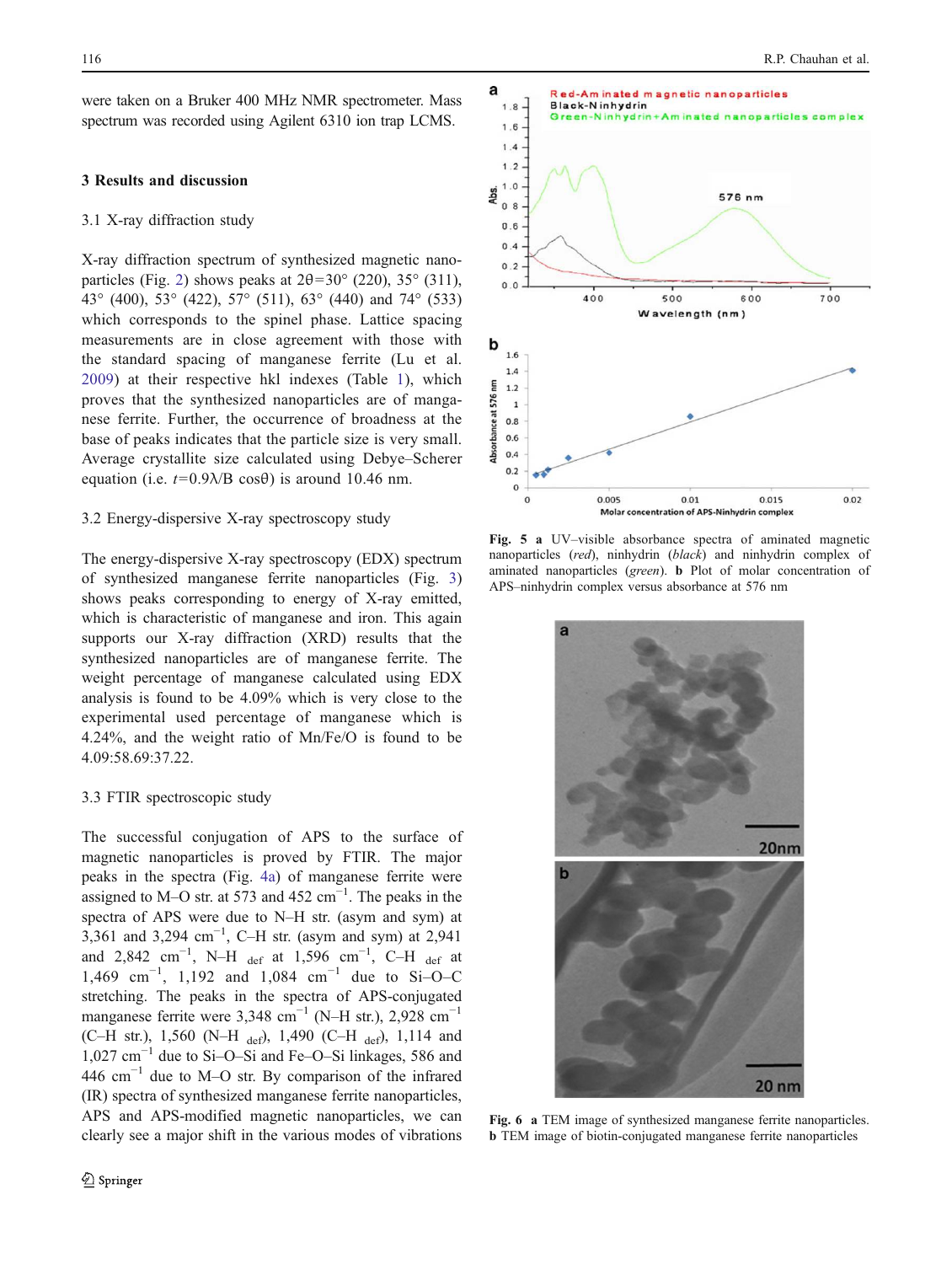<span id="page-6-0"></span>which proves that APS is successfully conjugated covalently to the surface of magnetic nanoparticles. The successful conjugation of biotin to the aminated nanoparticles is explained clearly by comparing the IR spectra of biotin, NHS–biotin and biotinylated magnetic nanoparticles (Fig. [4b](#page-3-0)). The peaks in the spectra of biotin-conjugated magnetic nanoparticles were 3,252 cm−<sup>1</sup> (N–H str.), 3,076, 2,924 cm<sup>-1</sup>(C-H str.), 1,684 cm<sup>-1</sup> (C=O str.), 1,640 cm<sup>-1</sup>

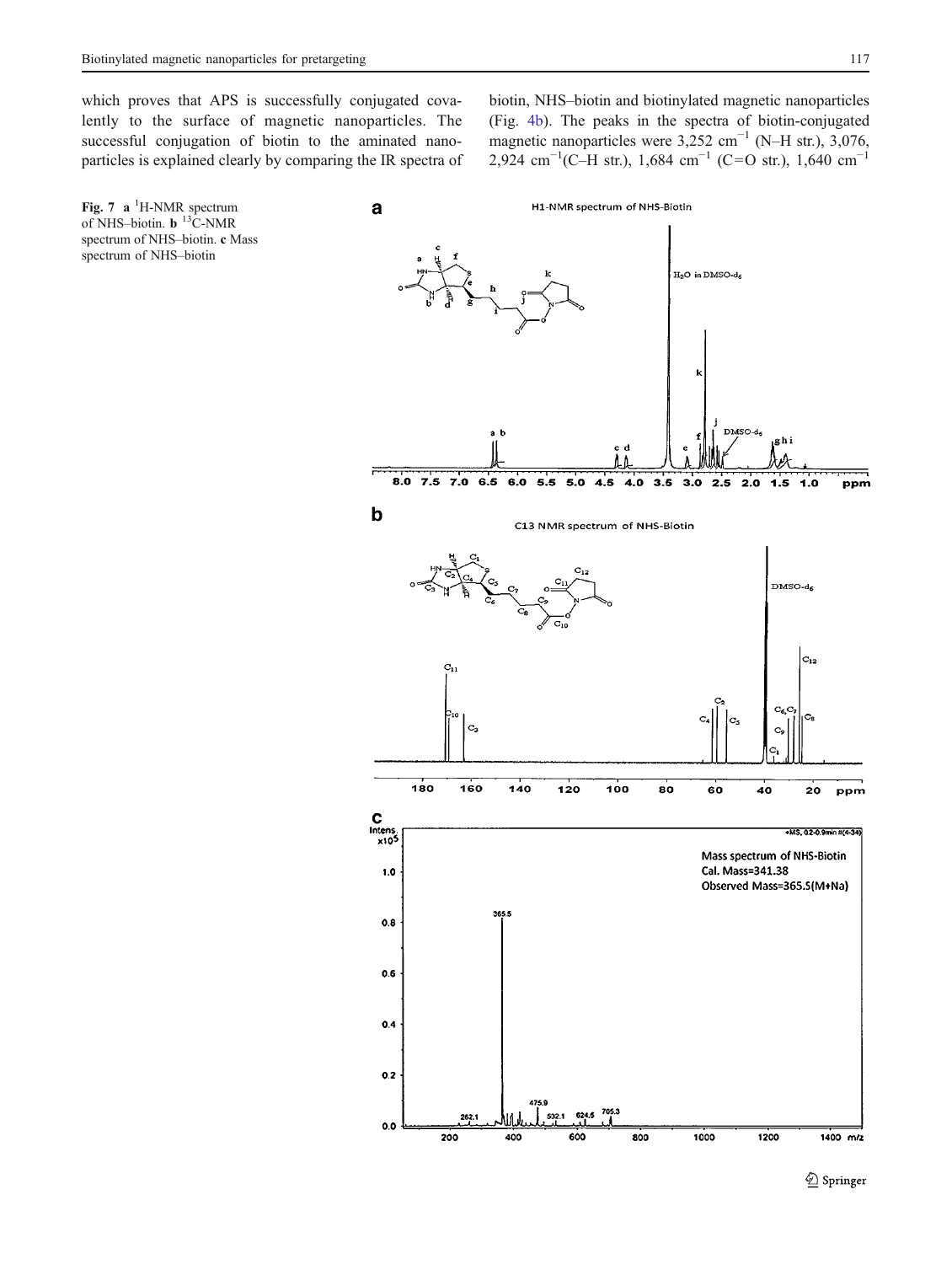<span id="page-7-0"></span>(C=O str.), 1,558 cm<sup>-1</sup> (N–H <sub>def</sub>), 1,467 cm<sup>-1</sup> (C–H <sub>def</sub>), 1,134 and 1,023 cm−<sup>1</sup> (Si–O–Si and Si–O–Fe) linkages, 589 and 435 cm−<sup>1</sup> due to M–O str. A comparison of the different vibrational modes of manganese ferrite nanoparticles, APS, APS-modified manganese ferrite, biotin, NHS–biotin and biotinylated magnetic nanoparticles is given in Table [2](#page-4-0).

#### 3.4 UV–visible spectroscopy study

The presence of APS bound to the surface of nanoparticles was also confirmed by UV–visible spectroscopy in addition to FTIR and estimated quantitatively by measuring the absorbance of the purple-coloured complex formed by its reaction with ninhydrin. Ninhydrin, on reaction with amino group containing compounds like amines and amino acids, forms a purple-coloured (McCaldin [1960](#page-9-0); Rahman and Kashif [2003](#page-9-0)) complex (Ruhemann's purple) which absorbs at 576 nm. For determining quantitatively the amount of APS bound to the surface of the nanoparticles, a plot of molar concentration versus absorbance (at 576 nm) of ninhydrin complex of pure APS was drawn, and then, the amount of APS bound to the surface of nanoparticles was determined from the graph. The UV–visible absorbance spectrum of ninhydrin complex of aminated magnetic nanoparticles is shown in Fig. [5a.](#page-5-0) The presence of a band at 576 nm due to the formation of a purple-coloured complex between APS conjugated to magnetic nanoparticles and ninhydrin again proves the presence of APS on the surface of magnetic nanoparticles. For UV–visible measurements, all samples were prepared in methanol. The amount of APS bound to the surface of nanoparticles, determined by plotting the absorbances obtained at 576 nm versus different concentrations of APS–ninhydrin complex

(Fig. [5b](#page-5-0)), was found to be  $2.68 \times 10^{-5}$  mol per milligram of magnetic nanoparticles which is slightly lesser than the theoretical value of  $2.79 \times 10^{-5}$  mol.

# 3.5 Transmission electron microscopy

The TEM image of bare manganese ferrite nanoparticles (Fig. [6a](#page-5-0)) shows that particles are nearly spherical in shape with slight aggregation and having size in the range of  $(10\pm4)$ nm which is very close to that measured by XRD. The TEM image of biotin-conjugated manganese ferrite nanoparticles (Fig. [6b](#page-5-0)) also shows spherical particles with almost the same size, but their aggregation is reduced as compared to bare particles.

#### 3.6 NMR spectroscopic and mass spectrometric study

The synthesis of NHS–biotin was confirmed by proton NMR  $(^1H\text{-NMR}$ ; Fig. [7a\)](#page-6-0), carbon NMR  $(^{13}C\text{-NMR}$ ; Fig. [7b](#page-6-0)) and mass (Fig. [7c](#page-6-0)) spectrometry. The following are the details: <sup>1</sup>H-NMR (400 MHz, DMSO-d<sub>6</sub>),  $\delta$  6.42 (s, 1H, N–H), 6.36 (s, 1H, N–H), 4.29 (t, 1H), 4.13 (t, 1H), 3.09 (m, 1H), 2.79 (s, 4H), 2.65 (t, 2H), 1.63 (m, 2H), 1.43 (m, 2H), 1.39 (m, 2H). <sup>13</sup>C-NMR 170.7, 169.4, 163.2, 61.4, 59.6, 55.8, 36.3, 31.2, 28.5, 28.2 25.8, 24.8 Mass spectrum (electron spray ionization); ion polarity, positive; calculated mass=341.38 ( $C_{14}H_{19}N_3O_5S$ ); observed mass=365.5 due to  $[M+Na]^{+}$ .

# 3.7 Vibrating sample magnetometer study

By comparison of the magnetic susceptibility measurement graphs (Fig. 8) of synthesized manganese ferrite

Fig. 8 Magnetization curve of synthesized manganese ferrite (black), APS conjugated manganese ferrite (red) and biotin conjugated manganese ferrite (green) nanoparticles clearly showing super paramagnetic behaviour

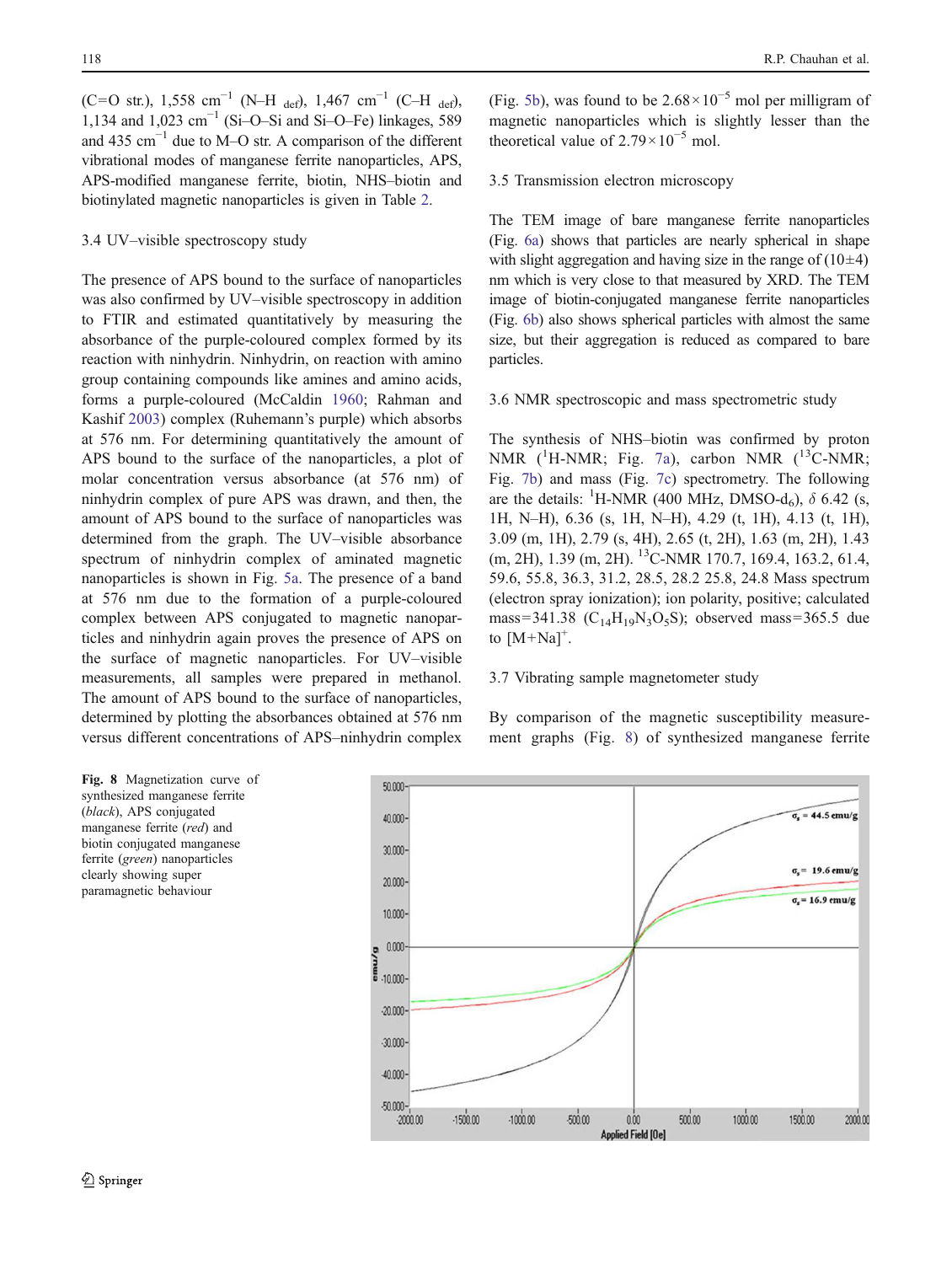<span id="page-8-0"></span>nanoparticles ( $\sigma_s$ =44.5 emu/g), APS-modified nanoparticles ( $\sigma_s$ =19.6 emu/g) and that of biotinylated manganese ferrite nanoparticles ( $\sigma_s$ =16.9 emu/g), we can clearly see a decrease in saturation magnetization after conjugation of APS and biotin. This decrease in saturation magnetization is due to the diamagnetic contribution from these surfaceconjugated (APS and biotin) organic molecules which reduces the net magnetization. To elaborate further, the reason behind the reduction in saturation magnetization is that the overall size of the particle increases after conjugation of these organic molecules, but the size of the core remains the same as the reaction takes place only on the surface of the particle. So, after conjugation of these organic molecules, the overall particle size goes on increasing due to increase in the thickness of the organic layer around the core as we found later, but the core size remains the same, and as we know that the magnetism is only due to the core, so there is a decrease in saturation magnetization after conjugation of APS and biotin. By using the formula  $[\sigma_s = \sigma_{s_{\text{bulk}}}(1 - 6t/d)]$ for calculating the thickness  $(t)$  of dead layer on the surface of magnetic nanoparticles and using the saturation magnetization value of bulk manganese ferrite (80 emu/g) as given by Zheng et al. ([1998](#page-9-0)) and also by putting the average size  $(d)$ , i.e. 10.4 nm in our case, the thickness of APS and biotin was found to be 0.53 and 0.07 nm, respectively. The thickness of APS and biotin layer obtained from magnetization data shows that after conjugation of APS, the increase in size was 0.53 nm and decrease in magnetization was 24.9 magnetization units, and after conjugation of biotin, size increase was 0.07 nm only w.r.t. APS-conjugated magnetic nanoparticles. This biotin layer formed is very thin as compared to the APS layer; therefore, there was a small decrease (2.7 units) in magnetization after conjugation of biotin. The total increase in thickness after conjugation of both APS and biotin is so small (i.e. only 0.60 nm) that it is not detectable in normal TEM instruments as observed from our TEM results. From Fig. [8](#page-7-0), it is clear that all three samples are typically super paramagnetic in nature with no noticeable hysteresis. But to our interest, magnetic nanoparticles retained their super paramagnetic behaviour even after surface conjugation of biotin, which is good for exploiting it in contrast-enhanced MRI by using the ability of biotin and biotinylated agents to bind to avidinpretargeted sites.

# 4 Conclusion

We developed a method to conjugate biotin to the surface of magnetic nanoparticles by using a simple and easy to apply chemical approach. The amount of APS bound to magnetic

nanoparticles was determined quantitatively by using ninhydrin. Employing the formula reported earlier for determining the thickness of dead layer on the surface of magnetic nanoparticles, we successfully calculated the thickness of APS and biotin layer bound to the surface of magnetic nanoparticles. The successful conjugation of biotin to magnetic nanoparticles and their super paramagnetic behaviour, evident from FTIR and VSM, suggest that the synthesized biotinylated magnetic nanoparticles could be a useful agent in contrast-enhanced MRI.

Acknowledgement The authors wish to express their thanks and gratitude to the Director of the Institute of Nuclear Medicine and Allied Sciences (INMAS), Delhi for his constant encouragement in carrying out this work. We are also extremely grateful to the Director of the Defence Laboratory Jodhpur for providing the facility to carry out magnetic measurements. We would also like to show our gratitude to the Department of Chemistry, Panjab University, Chandigarh, Sophisticated Analytical Instrumentation Facility (SAIF), All India Institute of Medical Sciences (AIIMS), New Delhi for carrying out the TEM measurements and Council of Scientific and Industrial Research (CSIR), New Delhi for providing financial assistance.

#### References

- Babic M, Horak D, Trchova M, Jendelova P, Glogarova K, Sykova E et al (2008) Poly(L-lysine)-modified iron oxide nanoparticles for stem cell labeling. Bioconj Chem 19:740–750
- Bautista MC, Miguel OB, Morales MP, Serna CJ, Verdaguer SV (2005) Surface characterisation of dextran-coated iron oxide nanoparticles prepared by laser pyrolysis and coprecipitation. J Magn Magn Mat 293:20–27
- Begg AC, Sprong D, Balm A, Martin JMC (2002) Premature chromosome condensation and cell separation studies in biopsies from head and neck tumors for radiosensitivity prediction. Radiother Oncol 62:335–343
- Bulte JW, Hoekstra Y, Kamman RL, Magin RL, Webb AG, Miltenyi S et al (1992) Specific MR imaging of human lymphocytes by monoclonal antibody-guided dextran-magnetite particles. Magn Reson Med 25:148–157
- Cerda LAG, Castro MUE, Zertuche MS (2007) Preparation and characterization of polyvinyl alcohol–cobalt ferrite nanocomposites. J Non Cryst Sol 353:808–810
- Durmus Z, Toprak MS, Baykal A, Altmcekic TG, Bozkurt A, Cosgun S et al (2009) L-lysine coated iron oxide nanoparticles: synthesis, structural and conductivity characterization. J Alloys Compd 484:371–376
- Gabizon A, Horowitz AT, Goren D, Tzemach D, Mandelbaum SF, Zalipsky S (1999) Targeting folate receptor with folate linked to extremities of poly(ethylene glycol)-grafted liposomes: in vitro studies. Bioconj Chem 10:289–298
- Go KG, Bulte JW, de Ley L, Hulstaert CE, Blaauw EH, Ma LD et al (1993) Our approach towards developing a specific tumour-targeted MRI contrast agent for the brain. Eur J Radiol 16:171–175
- Hilger I, Hergt R, Kaiser WA (2005) Towards breast cancer treatment by magnetic heating. J Magn Magn Mat 293:314–319
- Horak D, Petrovsky E, Kapick A, Frederichs T (2007) Synthesis and characterization of magnetic poly(glycidyl methacrylate) microspheres. J Magn Magn Mat 311:500–506